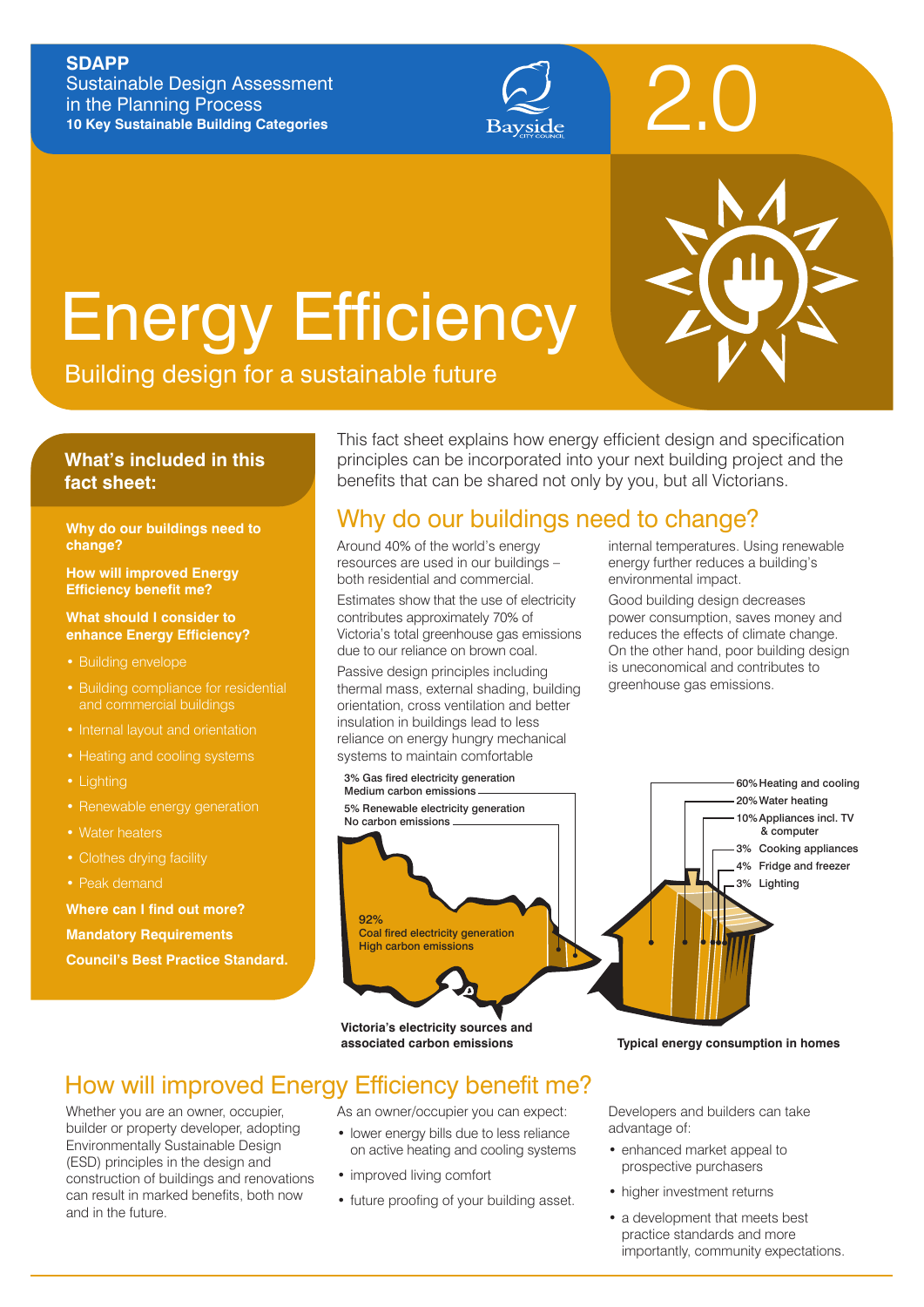

## What can I do to enhance Energy Efficiency?

## What can I do to enhance Energy Efficiency?

For both home owners planning a renovation to an existing dwelling and developers planning to construct multistorey buildings, it is important to ensure that ESD is considered during the initial scoping stages of a project.

In fact, it is more costly to incorporate sustainability measures after the design process is complete.

The following information in this fact sheet will help you to identify and address the key areas of energy efficient building design.

## Building envelope

The exterior of a building is often referred to as the 'building envelope'. The building envelope ensures that occupants are protected from the elements such as heat, cold, wind and rain.

To maximise the building envelope's thermal protective capabilities:

- Insulate walls, floors and ceilings, exceeding current standards.
- Draft-proof any gaps around doors, windows and vents including any opening between the interior and exterior of the building.
- Consider the use of exposed 'thermal mass' of a building to balance a building's internal temperatures through heat storage and release.
- Specify high performance windows.

Thermal mass (e.g. exposed concrete floor) can store and release heat in winter when exposed to direct sun. In summer, thermal mass can assist with passive cooling by releasing the stored heat at night through effective means of ventilation (night purging).

## Internal layout and orientation

To minimise your reliance on mechanical heating and cooling systems, consider the following design principles:

- Orient living areas to a northerly aspect or as close to as possible, to take advantage of passive solar gains during colder months.
- The positioning and size of windows impacts on the amount of artificial lighting required during daylight hours. To maximize light ingress, it is preferable to use clear glazing. You can use highlight or roof windows to increase lighting levels in buildings with deep floor plans.
- Carefully study the location of your project. Is there the chance of overshadowing from neighbouring buildings? If so, consider how you might overcome any potential problems through clever window placement or reorienting your building.
- Try to cluster heated rooms together. Separate rooms with doors and apply internal insulation to walls adjacent to non-heated rooms. For example, adjoining garages and storage areas can be just as cold as the temperature outside.

#### **Reducing your energy demand through an energy efficient building envelope**

Victoria's existing building stock (average)



NCC Energy efficiency requirement for single dwellings



#### Council's best practice standard



## Building compliance for residential and commercial buildings

How can you be certain that your building envelope meets best practice energy efficiency standards?

Before commencing a major renovation or new construction, a building permit will be required, confirming compliance with the National Construction Code of Australia (NCC).

Residential buildings receive an energy efficiency rating which is calculated through tools such as:

- FirstRate
- Building Energy Rating Scheme
- (BERS) Pro
- Accurate

The rating reflects a dwelling's energy efficiency and is measured on a scale of 1 to 10 Stars. A 1 Star rating means that the dwelling is extremely inefficient and 'energy hungry'. While a 10 Star rated building is extremely energy efficient and requires very little or no energy for heating and cooling due to the passive design principles incorporated during the building's early design stages.

Similarly, non-residential buildings must also meet the NCCs energy efficiency standards. However, this is determined using different modelling tools that rate the relative energy efficiencies of a building.

It's important to be aware that the NCC only describes minimum standards that must be met and not what is considered best practice. To ensure you future proof your asset, it is strongly recommended that you exceed today's minimum standards.

Energy efficient office buildings are generally rated above 4 Stars under the National Australian Built Environment Rating System (NABERS).This also makes sure your property will remain a 'good performer' as the standards will be raised over time and that you are ready for the recently introduced mandatory disclosure scheme.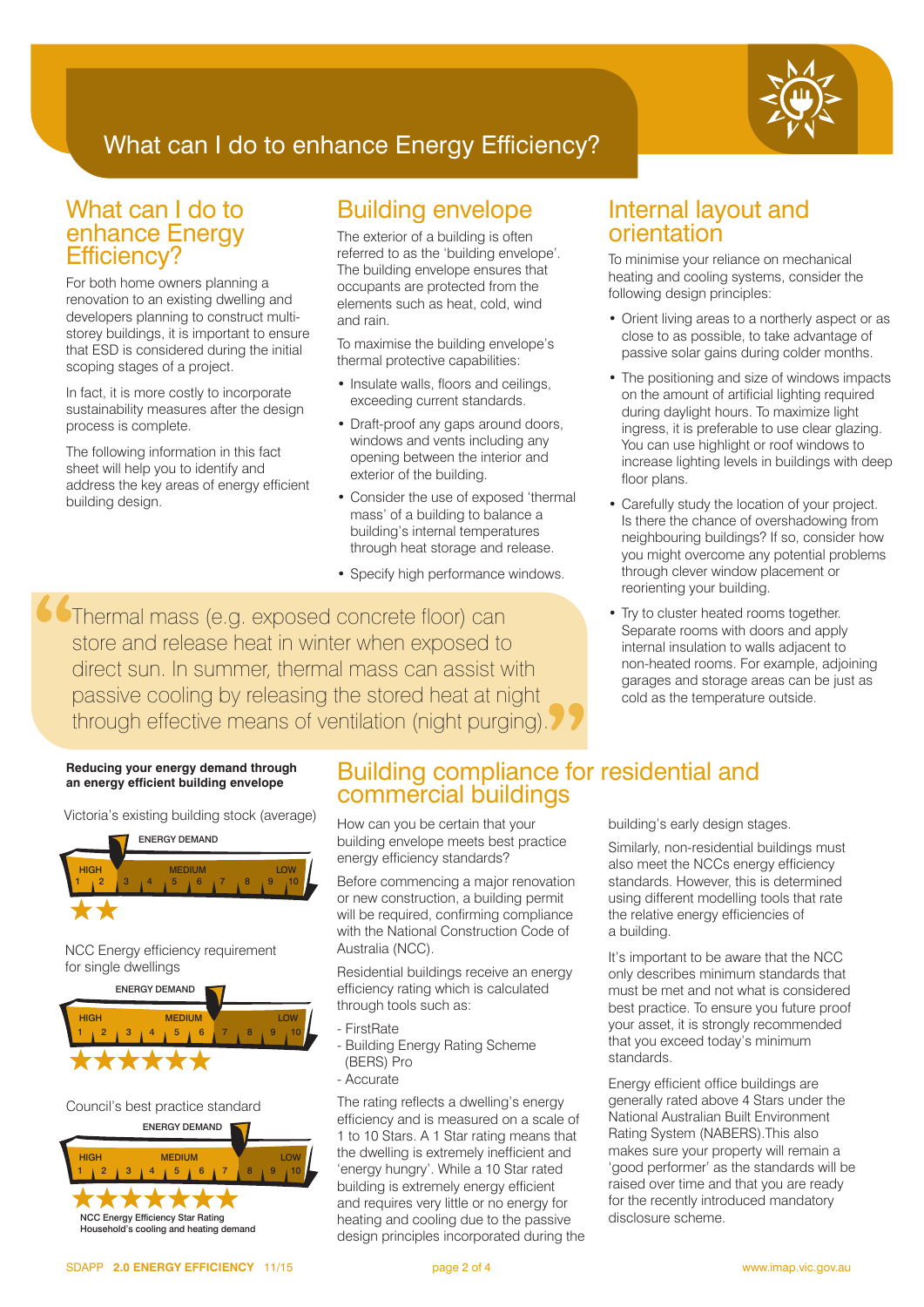

## What can I do to enhance Energy Efficiency?

## Heating and cooling systems

Choosing the correct heating and / or cooling system for your project can have a big impact on your energy consumption and greenhouse gas emissions.

Smart buildings and renovations, will incorporate passive solar design in their construction. This may include above standard insulation, external shading that can be adjusted to changing climate conditions, good cross ventilation and the best possible building orientation.

When all of these are combined, buildings will have significantly lower heating requirements in winter and you may be able to avoid the need for active cooling systems in summer.

When choosing an active heating and cooling system (reliant on energy to power), be aware that each has its pros and its cons. Some general rules apply:

- Gas fuelled systems create considerably less carbon emissions than electricity fuelled systems.
- The efficiency of a heating and cooling system is rated in stars. The higher the star rating, the more efficient the unit.
- Hydronic heating systems (run by hot water) can utilise the sun's renewable energy in the form of a 'solar-boosted' heating system, that works just like the solar hot water system on your roof.
- Central systems in larger commercial developments are generally more energy efficient. However, individual systems are more flexible and can be easily modified to suit a building's changing occupancy.
- Some systems are inherently more efficient than others. A ceiling fan, for example, will always consume less energy than an efficient air-conditioner.

#### **Building Service's Energy Efficiency**

| <b>Building Services</b>   | <b>Low Efficiency</b>            | <b>High Efficiency</b>                                             |
|----------------------------|----------------------------------|--------------------------------------------------------------------|
| <b>Space Heating</b>       | <b>Electric Heating Panels</b>   | <b>Gas Boosted</b><br>Solar Hydronic Heating                       |
| <b>Space Cooling</b>       | <b>Electric Air Conditioning</b> | <b>Ceiling Fan</b>                                                 |
| <b>Water Heating</b>       | <b>Electric Storage Heater</b>   | <b>Gas Boosted</b><br>Solar Hot Water<br>(Solar contribution >80%) |
| <b>Artificial Lighting</b> | Halogen Light Bulb               | Light-Emitting Diode (LED),<br><b>Compact Fluorescent</b>          |

## **Lighting**

When considering artificial lighting design, weigh up these design options:

- Ensure living areas, including kitchen and bedrooms, do not require any artificial lighting throughout the day.
- Familiarise yourself with appropriate lighting requirements (how bright is bright enough?) for different living and working spaces.
- Choose energy efficient lights and lamps.
- Install efficient lighting controls such as motion, sound and daylight sensors and time switches, or a 'master switch' that controls several lights, and possibly appliances, at once.

## Renewable energy generation

In addition to good "green" design and performance, many buildings are now being designed to generate their own energy to supplement or meet everyday's energy consumption. Council supports these initiatives and recommends exploring onsite renewable energy production. Renewable energy options include photovoltaic solar panels and small wind turbines for electricity production, solar hot-water heating systems, and geothermal systems for space heating and cooling.

Solar hot water systems are the most common systems that work with renewable energy - free energy from the sun.

While we weren't able to provide renewable energy for all 150 apartments, we at least covered all common area electricity demand (lighting and ventilation for entrance lobby, corridors and basement) through onsite electricity generation with photovoltaic panels. That way we not only reduce the development's environmental footprint but also reduce the body corporate fees.